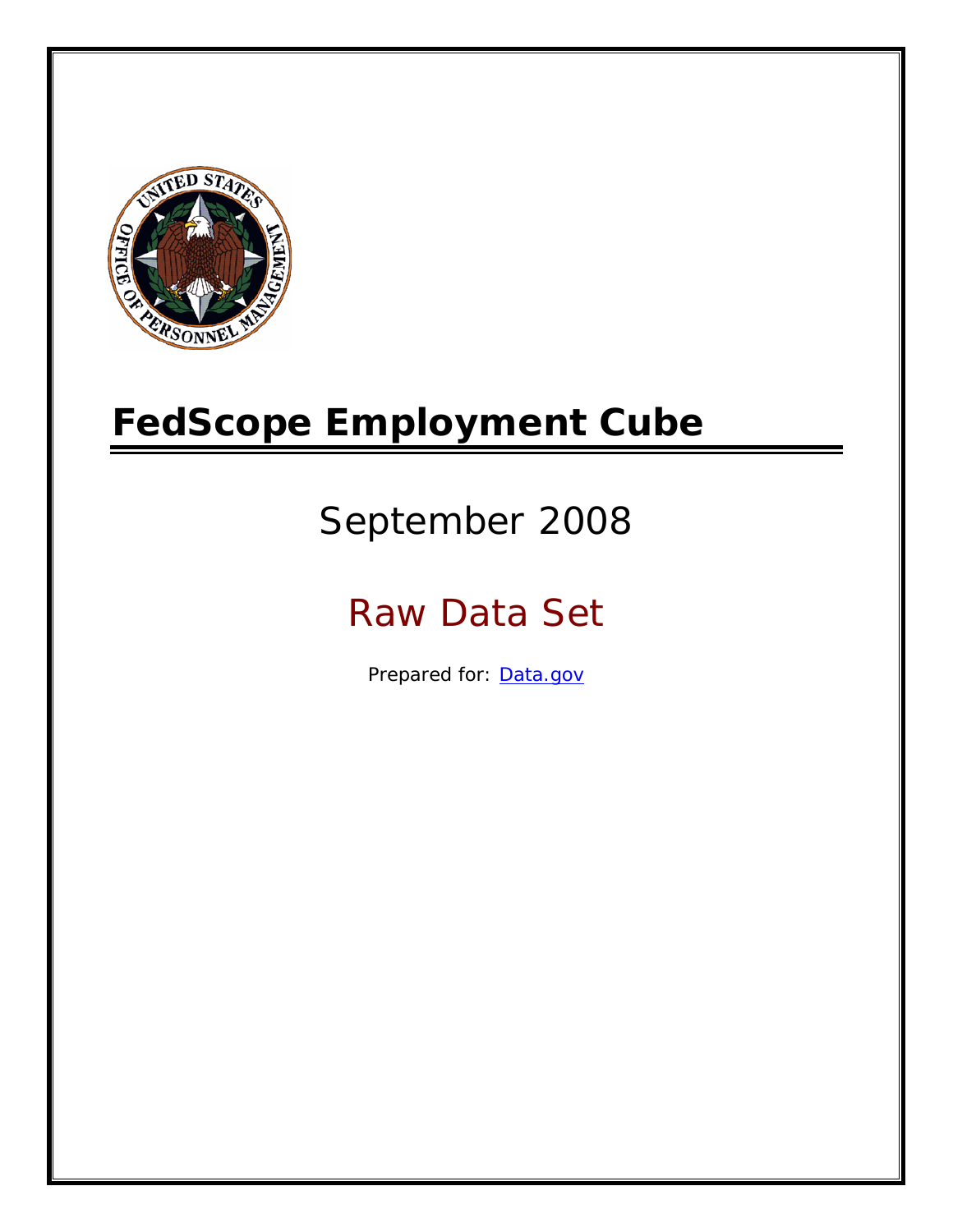

# **Table of Contents**

| $\mathbf{1}$ | <b>OVERVIEW</b>                                | 3              |
|--------------|------------------------------------------------|----------------|
| 1.1          | Purpose                                        | 3              |
| 1.2          | <b>Scope</b>                                   | 3              |
| 2            | <b>RAW DATA SET FILE</b>                       | 3              |
| 2.1          | <b>FACTDATA</b>                                | 3              |
| 3            | <b>DIMENSION TRANSLATIONS FILES</b>            | 5              |
| 3.1          | Agency                                         | 5              |
| 3.2          | Location                                       | 6              |
| 3.3          | Age                                            | 6              |
| 3.4          | <b>Education Level</b>                         | $\overline{7}$ |
| 3.5          | <b>General Schedule &amp; Equivalent Grade</b> | 8              |
| 3.6          | <b>Length of Service</b>                       | 8              |
| 3.7          | Occupation                                     | 9              |
| 3.8          | <b>Occupation Category</b>                     | 9              |
| 3.9          | Pay Plan & Grade                               | 10             |
| 3.10         | <b>Salary Level</b>                            | 10             |
|              | 3.11 STEM Occupations                          | 11             |
|              | 3.12 Supervisory Status                        | 11             |
|              | 3.13 Type of Appointment                       | 12             |
|              | 3.14 Work Schedule                             | 12             |
| 3.15         | <b>Work Status</b>                             | 13             |
|              | 3.16 Date                                      | 13             |
|              | 3.17 Employment                                | 14             |
|              | 3.18 Average Salary                            | 14             |
|              | 3.19 Average Length of Service                 | 14             |
| 4            | <b>DATA DEFINITIONS</b>                        | 15             |
| 4.1          | Agency                                         | 15             |
| 4.2          | Location                                       | 15             |
| 4.3          | Age                                            | 15             |
| 4.4          | <b>Education Level</b>                         | 15             |
| 4.5          | <b>General Schedule &amp; Equivalent Grade</b> | 15             |
| 4.6          | <b>Length of Service</b>                       | 15             |
| 4.7          | Occupation                                     | 15             |
| 4.8          | <b>Occupation Category</b>                     | 15             |
| 4.9          | Pay Plan & Grade                               | 16             |
| 4.10         | <b>Salary Level</b>                            | 16             |
| 4.11         | <b>STEM Occupations</b>                        | 16             |
| 4.12         | <b>Supervisory Status</b>                      | 16             |
| 4.13         | <b>Type of Appointment</b>                     | 16             |
| 4.14         | <b>Work Schedule</b>                           | 16             |

Source: FedScope (https://www.fedscope.opm.gov/) 1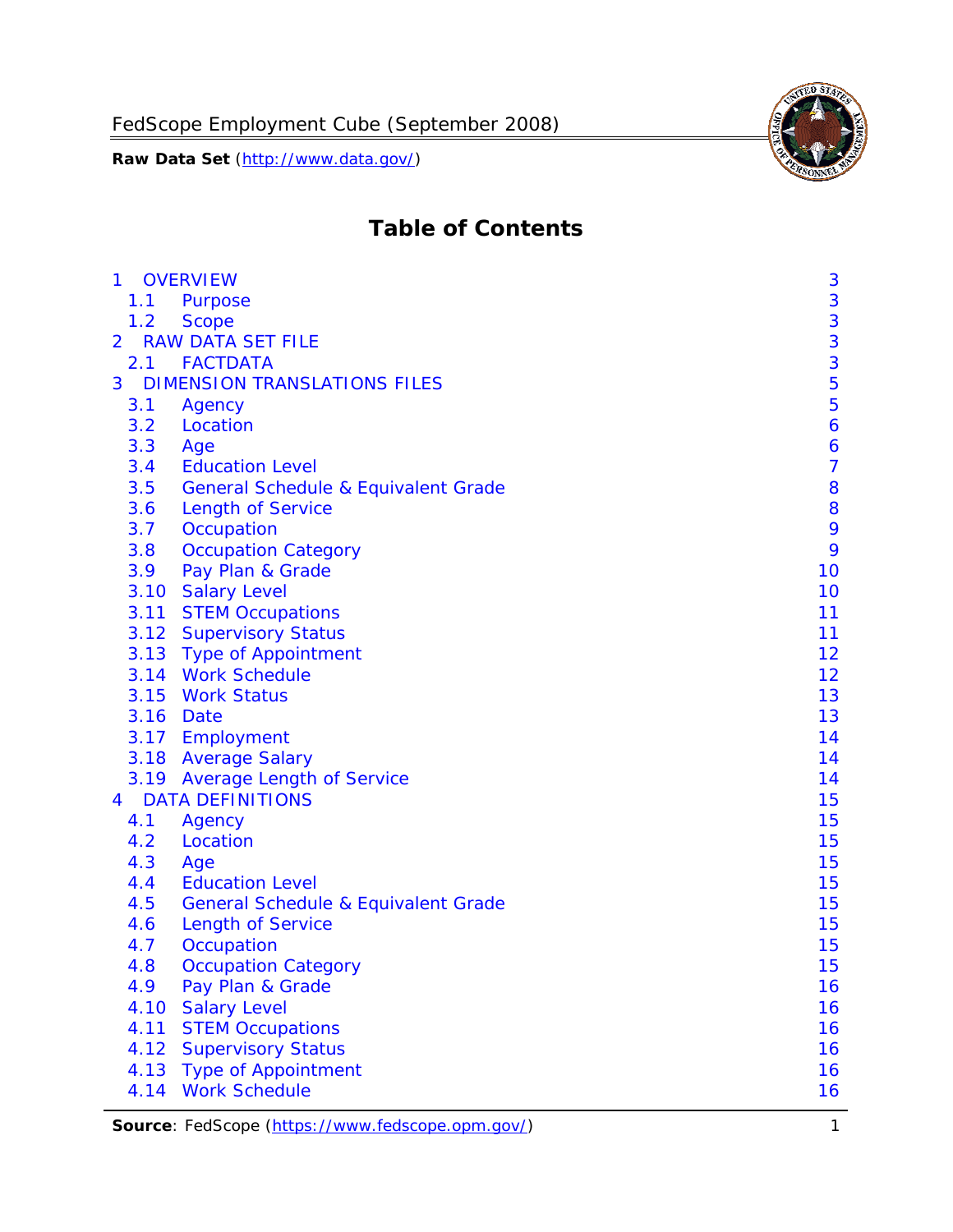FedScope Employment Cube (September 2008)

**Raw Data Set** (http://www.data.gov/)

|               | 4.15 Work Status                                    | 16 |
|---------------|-----------------------------------------------------|----|
|               | 4.16 Date                                           | 16 |
|               | 4.17 Employment                                     | 17 |
|               | 4.18 Average Salary                                 | 17 |
|               | 4.19 Average Length of Service                      | 17 |
|               | 5 APPENDIX                                          | 18 |
| 5.1           | SAS Program to Read Raw Data Sets for Data Analysis | 18 |
| $5.2^{\circ}$ | <b>FedScope General Public Web Site</b>             | 18 |

# **Listing of Tables**

| Table 2.1: FACTDATA.TXT Record Layout   | 4  |
|-----------------------------------------|----|
| Table 3.1: DTagy.txt Record Layout      | 5  |
| Table 3.2: DTloc.txt Record Layout      | 6  |
| Table 3.3: DTagelvl.txt Record Layout   | 6  |
| Table 3.4: DTedlvl.txt Record Layout    | 7  |
| Table 3.5: DTgsegrd.txt Record Layout   | 8  |
| Table 3.6: DTIoslyl.txt Record Layout   | 8  |
| Table 3.7: DTocc.txt Record Layout      | 9  |
| Table 3.8: DTpatco.txt Record Layout    | 9  |
| Table 3.9: DTppgrd.txt Record Layout    | 10 |
| Table 3.10: DTsallvl.txt Record Layout  | 10 |
| Table 3.11: DTstemocc.txt Record Layout | 11 |
| Table 3.12: DTsuper.txt Record Layout   | 11 |
| Table 3.13: DTtoa.txt Record Layout     | 12 |
| Table 3.14: DTwrksch.txt Record Layout  | 12 |
| Table 3.15: DTwkstat.txt Record Layout  | 13 |
| Table 3.16: DTdate.txt Record Layout    | 13 |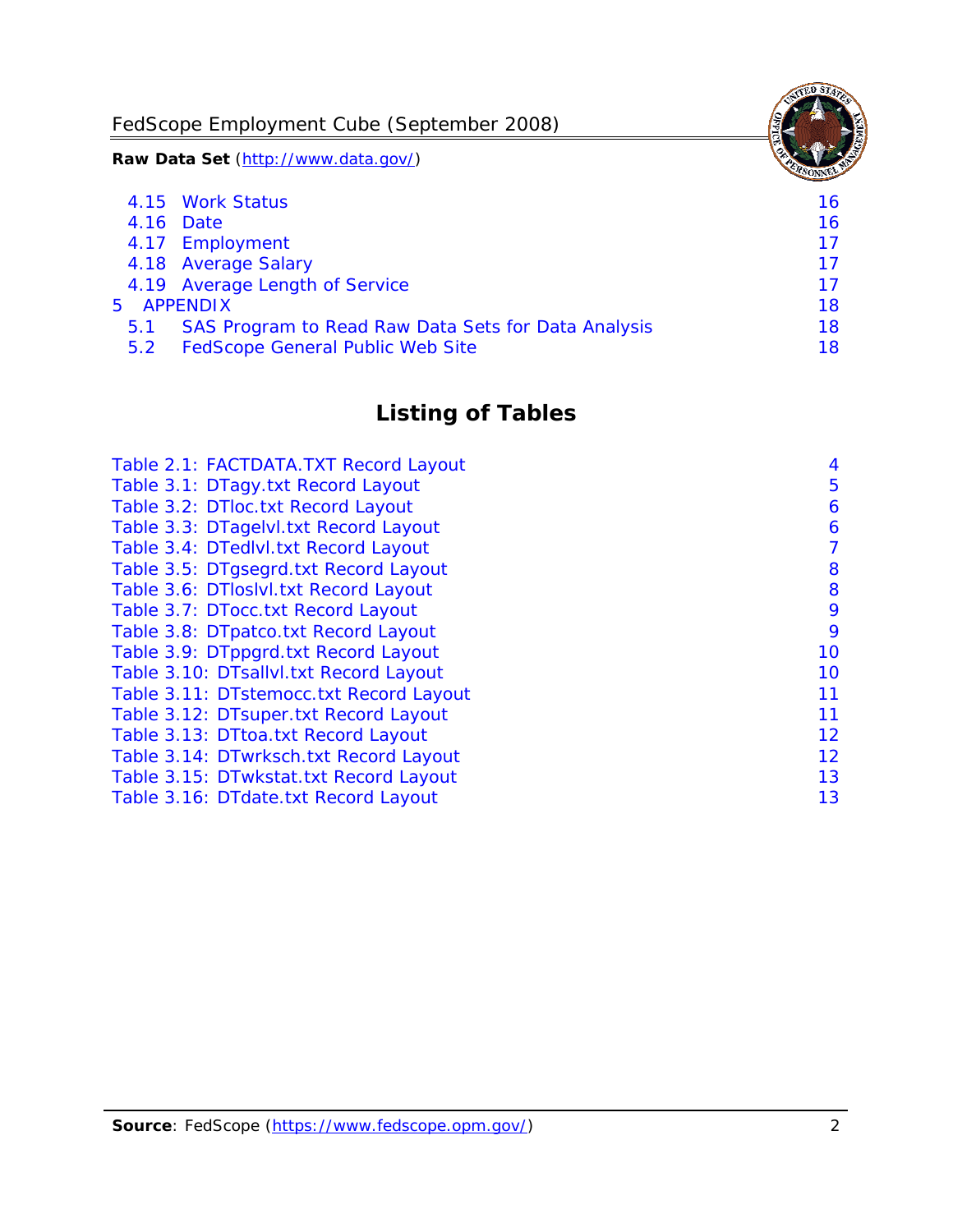<span id="page-3-0"></span>

#### *1.1 Purpose*

<span id="page-3-1"></span>The purpose of this raw data set is to increase public access to high value, machine readable datasets generated by the U.S. Office of Personnel Management. The FedScope Employment Cube data sets are available via [Data.gov](http://www.data.gov/).

## <span id="page-3-2"></span>*1.2 Scope*

The scope of this raw data set includes data elements used in the creation of the FedScope Employment Cube [\(https://www.fedscope.opm.gov/\)](https://www.fedscope.opm.gov/). **NOTE**: Starting in FY 2010, the OPM Statistical Data Mart (SDM) is the source for all FedScope data. The SDM is processed data from the Enterprise Human Resources Integration (EHRI) data warehouse. Data is processed on a quarterly basis (i.e. March, June, September and December).

# <span id="page-3-3"></span>**2 RAW DATA SET FILE**

# <span id="page-3-4"></span>*2.1 FACTDATA*

This "**delimited**" (comma separated value (**CSV**)) raw data set provides employee population data as of September 2008. Each column value is separated by a "**comma**" from the next column's value and each row starts a new record. Each record contains 20 data elements. The record layout for FACTDATA.TXT is depicted in [Table 2.1](#page-4-1) below:

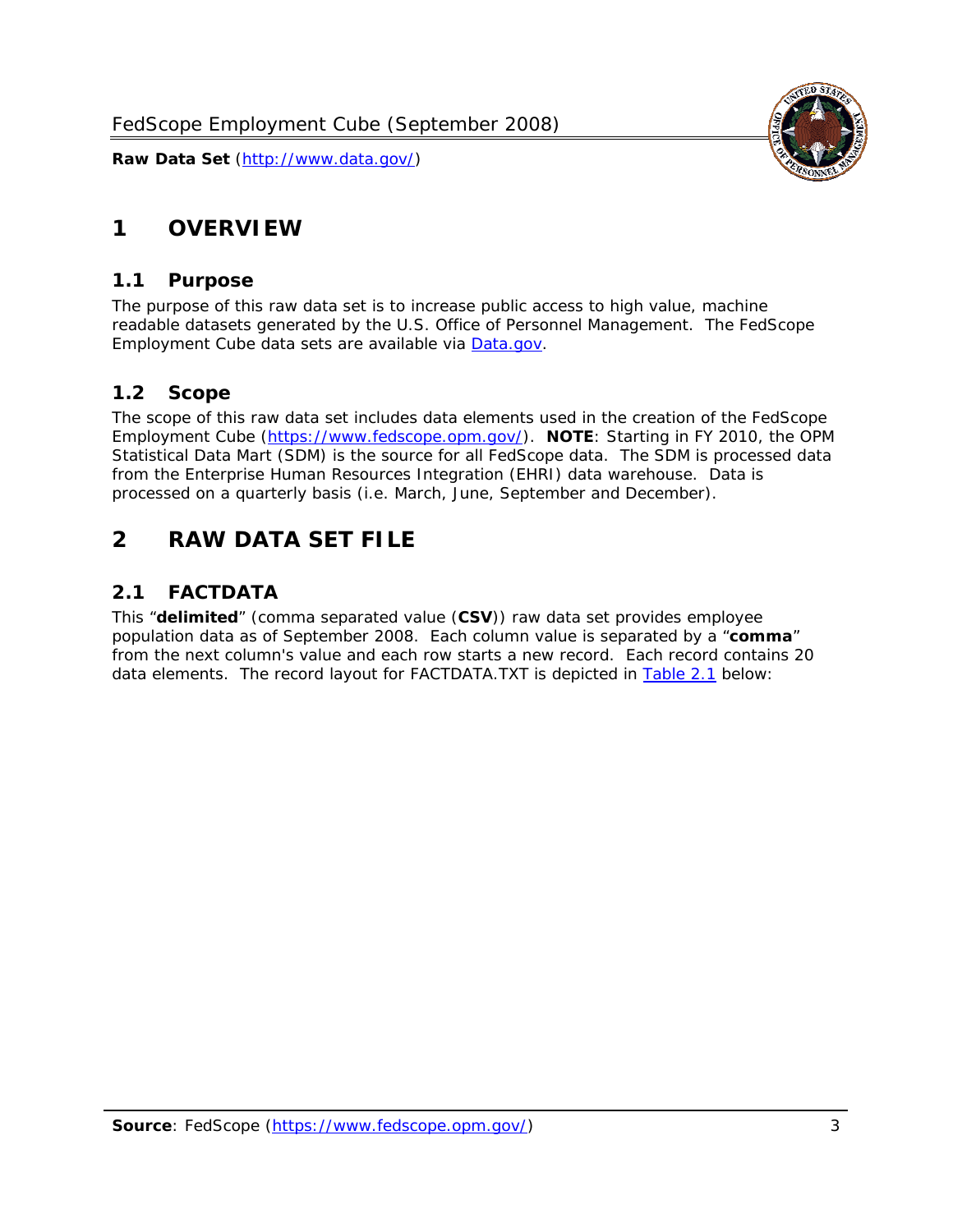<span id="page-4-1"></span><span id="page-4-0"></span>**Data** 



**NOTE**: If importing this table (data set) into Excel, change the "column data format" for columns 1-17 from "General" to "Text". Columns 18-20 can be imported as "General" data format. In Excel, the "General" data format converts numeric values to numbers. Columns 1-17 are TEXT fields; Columns 18-20 are NUMERIC fields.

**Total Records:** 1,938,821

18 Average Salary SALARY NUMERIC 19 | Average Length of Service | LOS | NUMERIC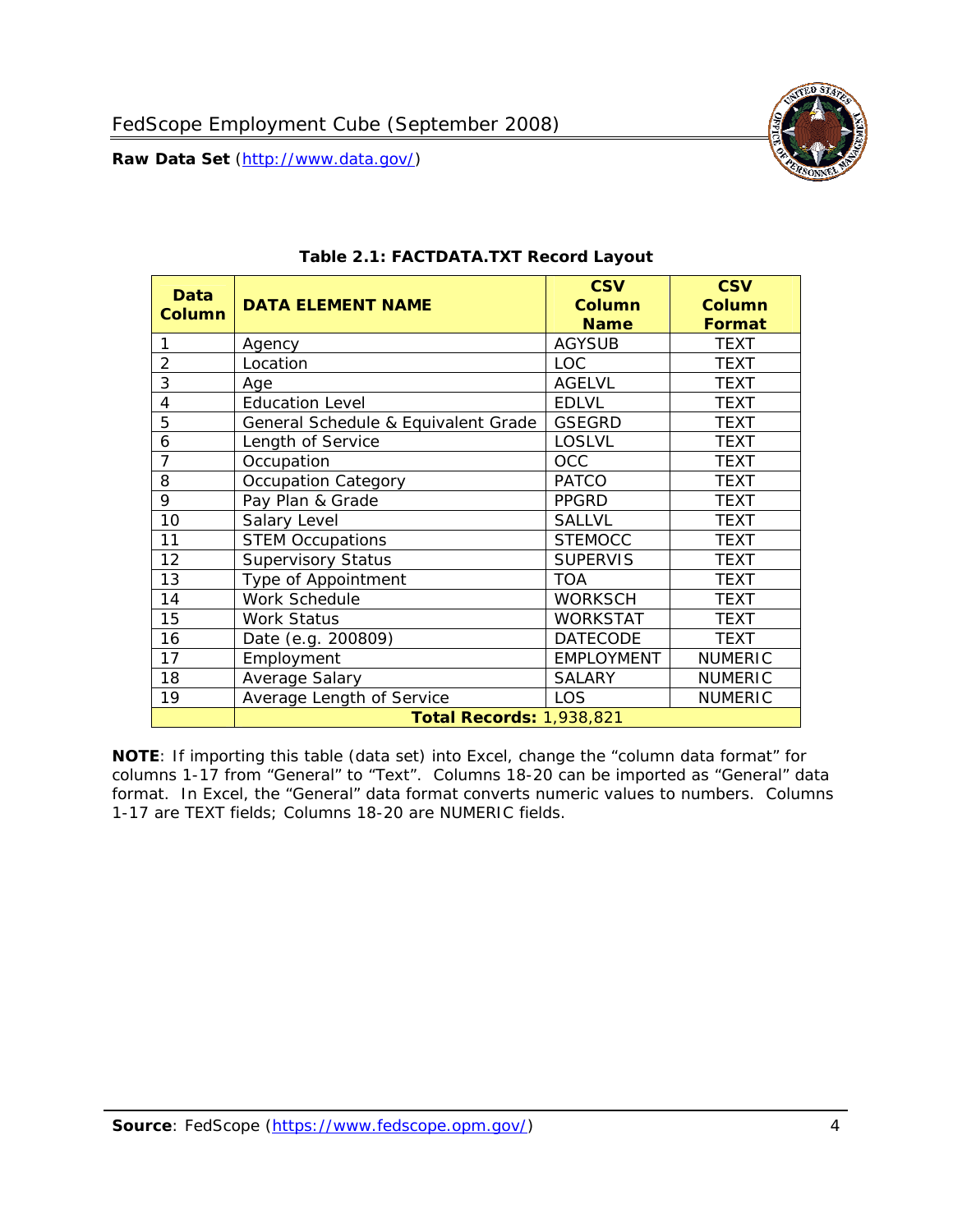

# <span id="page-5-0"></span>**3 DIMENSION TRANSLATIONS FILES**

#### <span id="page-5-1"></span>*3.1 Agency*

<span id="page-5-3"></span><span id="page-5-2"></span>This "**delimited**" (comma separated value (**CSV**)) data file provides translations for the agency data element contained in the employee population data file (FACTDATA.TXT). See [Table 2.1.](#page-4-1) Each column value is separated by a "**comma**" from the next column's value and each row starts a new record. Each record contains 6 data elements. The record layout for DTagy.txt is depicted in [Table 3.1](#page-5-3) below:

| Data<br>Column            | <b>DATA ELEMENT NAME</b>       | <b>CSV</b><br><b>Column</b><br><b>Name</b> | <b>CSV</b><br>Column<br><b>Format</b> |  |
|---------------------------|--------------------------------|--------------------------------------------|---------------------------------------|--|
|                           | Agency Type                    | <b>AGYTYP</b>                              | <b>TEXT</b>                           |  |
|                           | <b>Agency Type Translation</b> | <b>AGYTYPT</b>                             | <b>TEXT</b>                           |  |
| 3                         | Agency                         | AGY                                        | <b>TEXT</b>                           |  |
|                           | <b>Agency Translation</b>      | AGYT                                       | <b>TEXT</b>                           |  |
| -5                        | Agency Sub element             | <b>AGYSUB</b>                              | <b>TEXT</b>                           |  |
|                           | Agency Sub element Translation | <b>AGYSUBT</b>                             | <b>TEXT</b>                           |  |
| <b>Total Records: 522</b> |                                |                                            |                                       |  |

#### **Table 3.1: DTagy.txt Record Layout**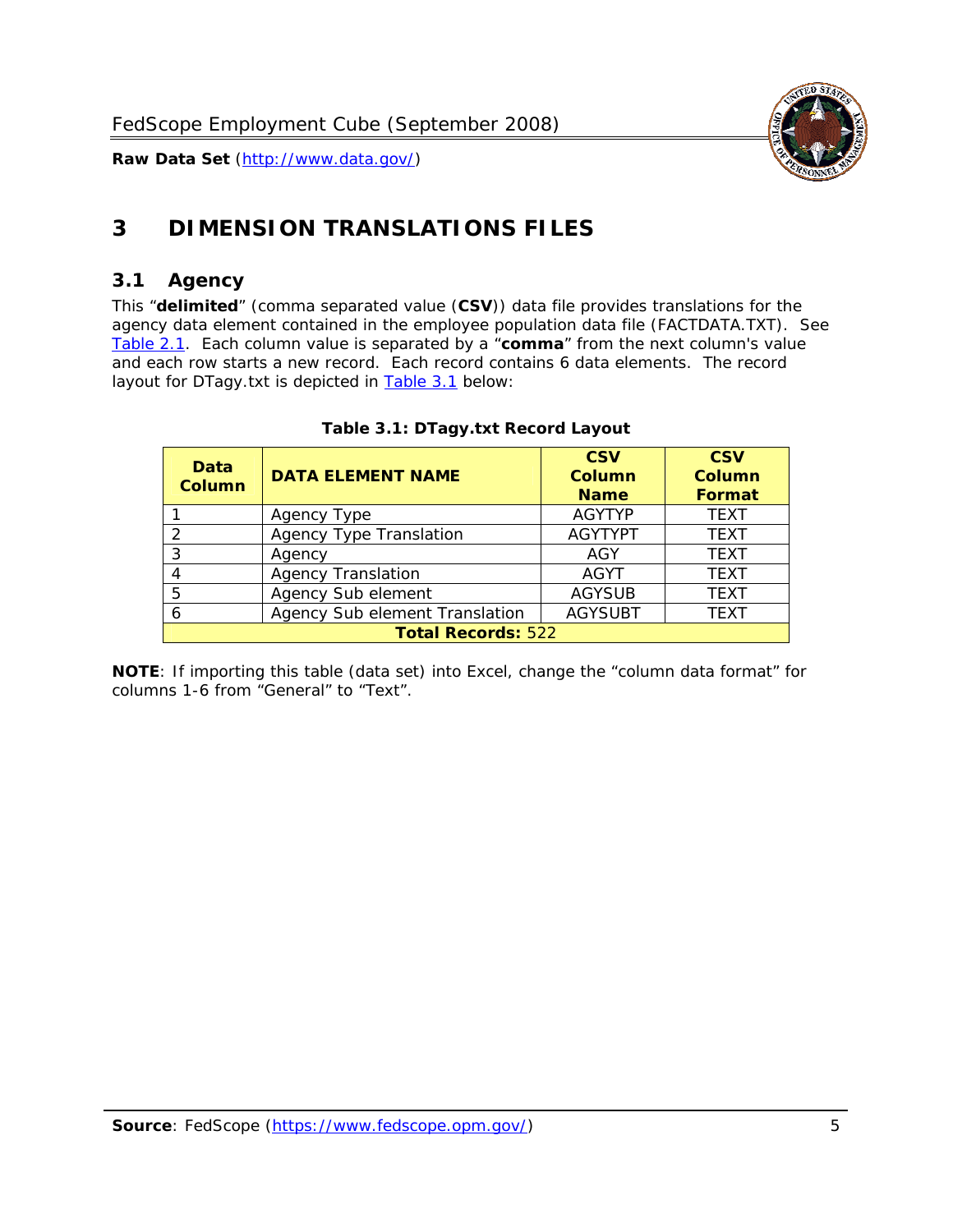

#### <span id="page-6-0"></span>*3.2 Location*

<span id="page-6-4"></span><span id="page-6-2"></span>This "**delimited**" (comma separated value (**CSV**)) data file provides translations for the location data element contained in the employee population data file (FACTDATA.TXT). See [Table 2.1.](#page-4-1) Each column value is separated by a "**comma**" from the next column's value and each row starts a new record. Each record contains 4 data elements. The record layout for DTloc.txt is depicted in [Table 3.2](#page-6-4) below:

| Data<br><b>Column</b>     | <b>DATA ELEMENT NAME</b>         | <b>CSV</b><br><b>Column</b><br><b>Name</b> | <b>CSV</b><br><b>Column</b><br><b>Format</b> |  |
|---------------------------|----------------------------------|--------------------------------------------|----------------------------------------------|--|
|                           | Location Type                    | <b>LOCTYP</b>                              | <b>TEXT</b>                                  |  |
|                           | Location Type Translation        | <b>LOCTYPT</b>                             | <b>TEXT</b>                                  |  |
| ⌒                         | State/Country                    | <b>LOC</b>                                 | <b>TEXT</b>                                  |  |
|                           | <b>State/Country Translation</b> | LOCT                                       | <b>TFXT</b>                                  |  |
| <b>Total Records: 224</b> |                                  |                                            |                                              |  |

#### **Table 3.2: DTloc.txt Record Layout**

**NOTE**: If importing this table (data set) into Excel, change the "column data format" for columns 1-4 from "General" to "Text".

#### <span id="page-6-1"></span>*3.3 Age*

<span id="page-6-5"></span><span id="page-6-3"></span>This "**delimited**" (comma separated value (**CSV**)) data file provides translations for the age data element contained in the employee population data file (FACTDATA.TXT). See [Table](#page-4-1) [2.1](#page-4-1). Each column value is separated by a "**comma**" from the next column's value and each row starts a new record. Each record contains 2 data elements. The record layout for DTagelvl.txt is depicted in [Table 3.3](#page-6-5) below:

| Data<br><b>Column</b>    | <b>DATA ELEMENT NAME</b> | <b>CSV</b><br>Column<br><b>Name</b> | <b>CSV</b><br>Column<br><b>Format</b> |  |
|--------------------------|--------------------------|-------------------------------------|---------------------------------------|--|
|                          | Aae                      | AGELVL                              | TFXT                                  |  |
|                          | Age Translation          | AGFI VI T                           | TFXT                                  |  |
| <b>Total Records: 12</b> |                          |                                     |                                       |  |

|  |  | Table 3.3: DTagelvl.txt Record Layout |  |
|--|--|---------------------------------------|--|
|  |  |                                       |  |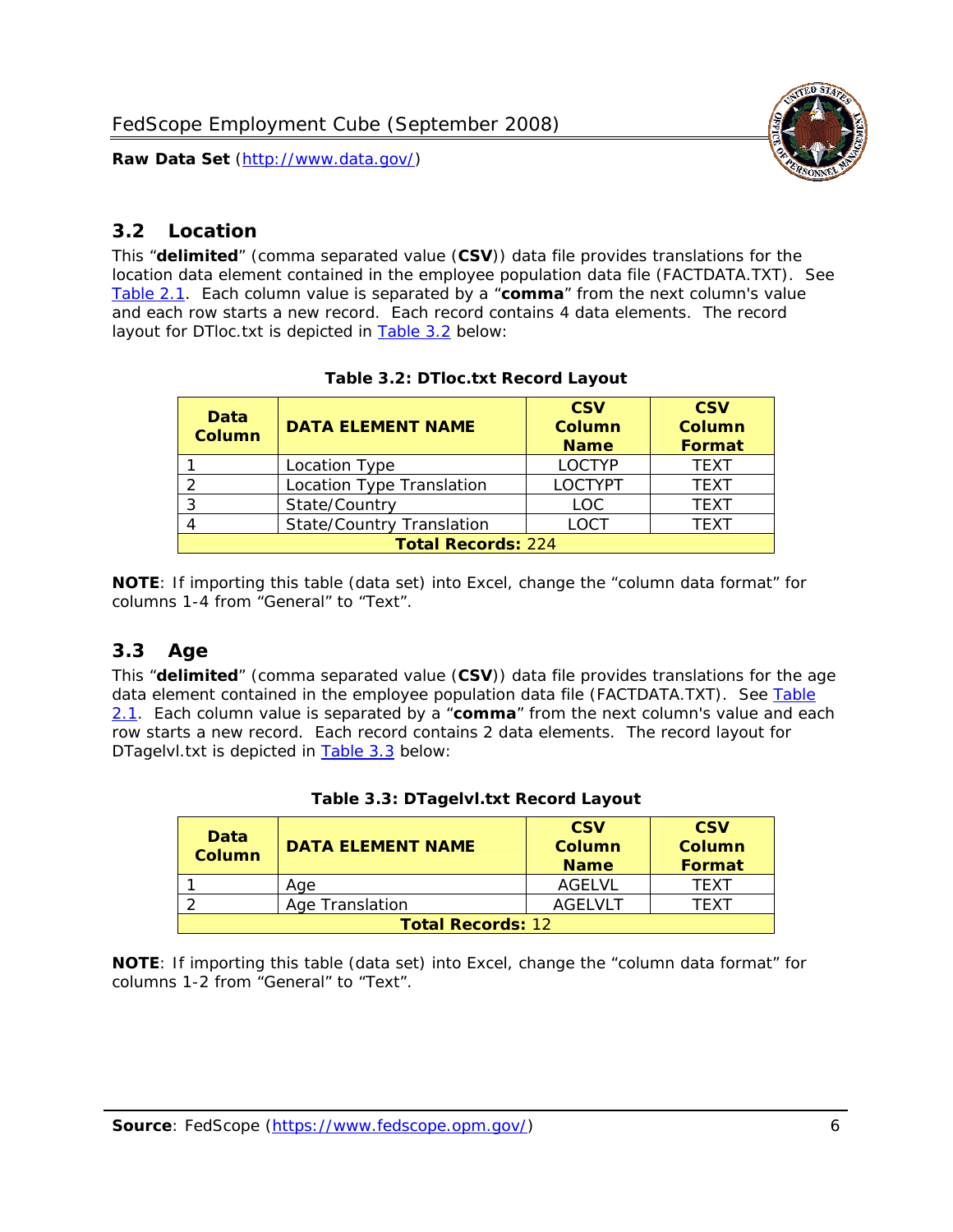

### <span id="page-7-0"></span>*3.4 Education Level*

<span id="page-7-2"></span><span id="page-7-1"></span>This "**delimited**" (comma separated value (**CSV**)) data file provides translations for the education level data element contained in the employee population data file (FACTDATA.TXT). See [Table 2.1](#page-4-1). Each column value is separated by a "**comma**" from the next column's value and each row starts a new record. Each record contains 4 data elements. The record layout for DTedlvl.txt is depicted in [Table 3.4](#page-7-2) below:

| Data<br><b>Column</b>    | <b>DATA ELEMENT NAME</b>           | <b>CSV</b><br><b>Column</b><br><b>Name</b> | <b>CSV</b><br><b>Column</b><br><b>Format</b> |  |  |
|--------------------------|------------------------------------|--------------------------------------------|----------------------------------------------|--|--|
|                          | <b>Education Level Type</b>        | <b>EDLVLTYP</b>                            | <b>TEXT</b>                                  |  |  |
|                          | Education Level Type Translation   | <b>EDLVLTYPT</b>                           | <b>TEXT</b>                                  |  |  |
|                          | <b>Education Level</b>             | <b>EDLVL</b>                               | <b>TEXT</b>                                  |  |  |
|                          | <b>Education Level Translation</b> | <b>EDLVLT</b>                              | <b>TEXT</b>                                  |  |  |
| <b>Total Records: 24</b> |                                    |                                            |                                              |  |  |

#### **Table 3.4: DTedlvl.txt Record Layout**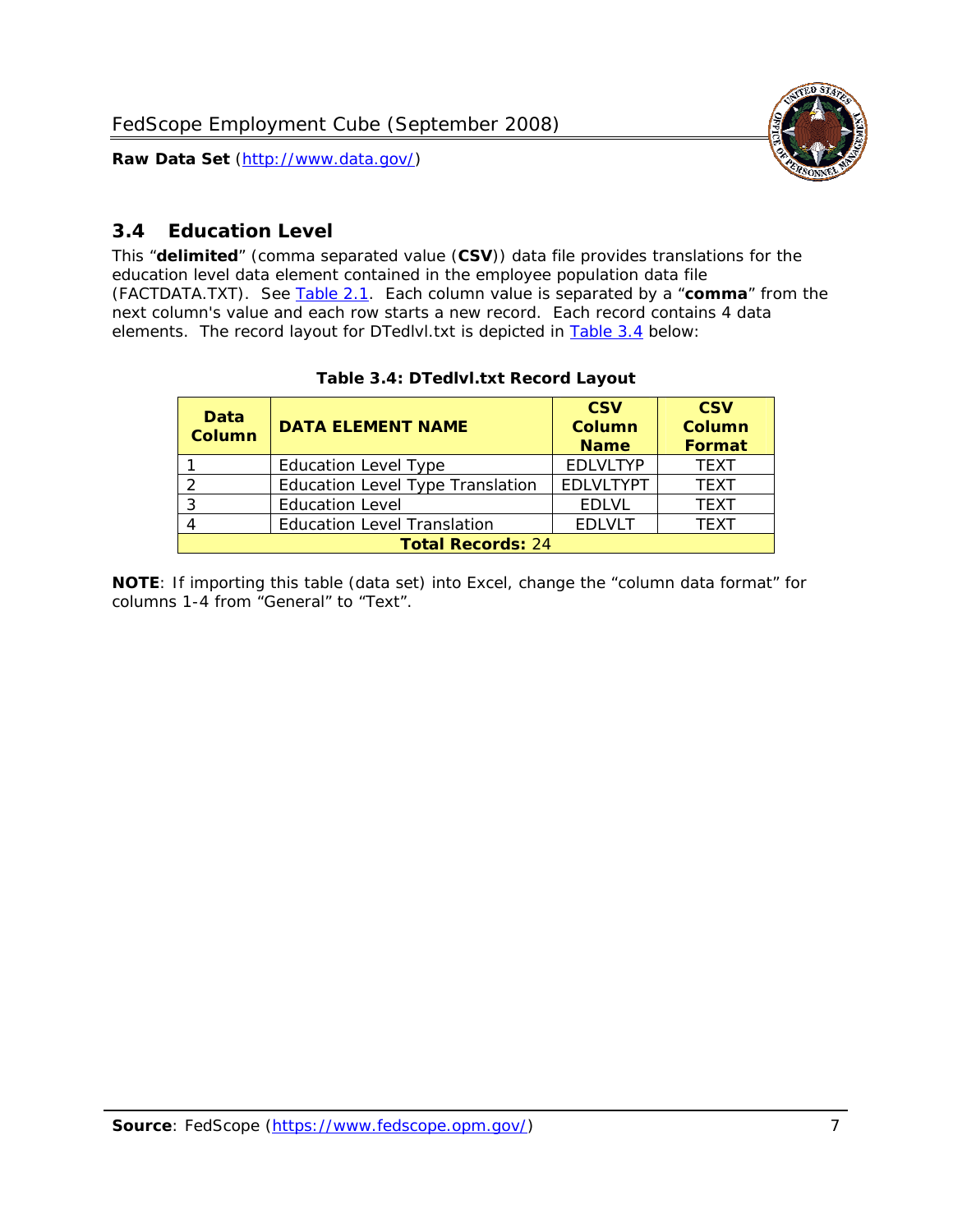<span id="page-8-0"></span>

This "**delimited**" (comma separated value (**CSV**)) data file provides translations for the general schedule & equivalent grade data element contained in the employee population data file (FACTDATA.TXT). See [Table 2.1](#page-4-1). Each column value is separated by a "**comma**" from the next column's value and each row starts a new record. Each record contains 1 data element. The record layout for DTgsegrd.txt is depicted in [Table 3.5](#page-8-4) below:

#### **Table 3.5: DTgsegrd.txt Record Layout**

<span id="page-8-4"></span><span id="page-8-2"></span>

| Data<br>Column           | <b>DATA ELEMENT NAME</b>            |        | <b>CSV</b><br>Column<br><b>Format</b> |  |  |
|--------------------------|-------------------------------------|--------|---------------------------------------|--|--|
|                          | General Schedule & Equivalent Grade | GSFGRD | <b>TFXT</b>                           |  |  |
| <b>Total Records: 17</b> |                                     |        |                                       |  |  |

**NOTE**: If importing this table (data set) into Excel, change the "column data format" for column 1-from "General" to "Text".

#### <span id="page-8-1"></span>*3.6 Length of Service*

<span id="page-8-5"></span>This "**delimited**" (comma separated value (**CSV**)) data file provides translations for the length of service data element contained in the employee population data file (FACTDATA.TXT). See [Table 2.1](#page-4-1). Each column value is separated by a "**comma**" from the next column's value and each row starts a new record. Each record contains 2 data elements. The record layout for DTloslvl.txt is depicted in [Table 3.6](#page-8-5) below:

<span id="page-8-3"></span>

| Data<br><b>Column</b>    | <b>DATA ELEMENT NAME</b>      | <b>CSV</b><br><b>Column</b><br><b>Name</b> | <b>CSV</b><br>Column<br>Format |  |  |
|--------------------------|-------------------------------|--------------------------------------------|--------------------------------|--|--|
|                          | Length of Service             | LOSLVL                                     | TFXT                           |  |  |
|                          | Length of Service Translation | LOSI VLT                                   | TFXT                           |  |  |
| <b>Total Records: 11</b> |                               |                                            |                                |  |  |

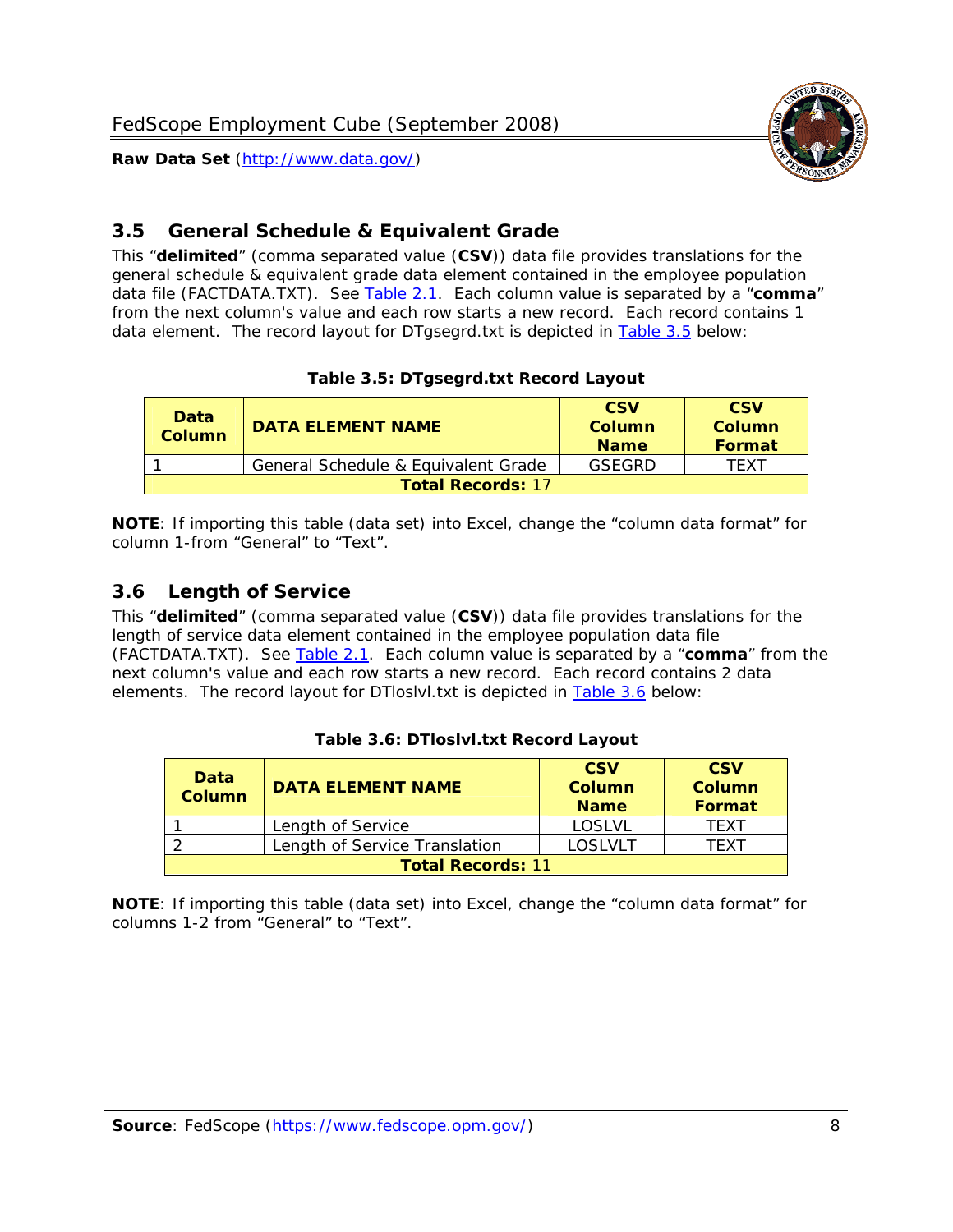

#### <span id="page-9-0"></span>*3.7 Occupation*

<span id="page-9-4"></span>This "**delimited**" (comma separated value (**CSV**)) data file provides translations for the occupation data element contained in the employee population data file (FACTDATA.TXT). See [Table 2.1](#page-4-1). Each column value is separated by a "**comma**" from the next column's value and each row starts a new record. Each record contains 6 data elements. The record layout for DTocc.txt is depicted in [Table 3.7](#page-9-4) below:

<span id="page-9-2"></span>

| Data<br><b>Column</b>     | <b>DATA ELEMENT NAME</b>             | <b>CSV</b><br>Column<br><b>Name</b> | <b>CSV</b><br><b>Column</b><br><b>Format</b> |  |  |
|---------------------------|--------------------------------------|-------------------------------------|----------------------------------------------|--|--|
|                           | Occupation Type                      | <b>OCCTYP</b>                       | <b>TEXT</b>                                  |  |  |
|                           | Occupation Type Translation          | <b>OCCTYPT</b>                      | <b>TEXT</b>                                  |  |  |
| ર                         | <b>Occupation Family</b>             | <b>OCCFAM</b>                       | <b>TEXT</b>                                  |  |  |
|                           | <b>Occupation Family Translation</b> | <b>OCCFAMT</b>                      | <b>TEXT</b>                                  |  |  |
| 5                         | Occupation                           | <b>OCC</b>                          | <b>TEXT</b>                                  |  |  |
|                           | <b>Occupation Translation</b>        | <b>OCCT</b>                         | <b>TEXT</b>                                  |  |  |
| <b>Total Records: 751</b> |                                      |                                     |                                              |  |  |

#### **Table 3.7: DTocc.txt Record Layout**

**NOTE**: If importing this table (data set) into Excel, change the "column data format" for columns 1-6 from "General" to "Text".

#### <span id="page-9-1"></span>*3.8 Occupation Category*

<span id="page-9-5"></span>This "**delimited**" (comma separated value (**CSV**)) data file provides translations for the occupation category data element contained in the employee population data file (FACTDATA.TXT). See [Table 2.1](#page-4-1). Each column value is separated by a "**comma**" from the next column's value and each row starts a new record. Each record contains 2 data elements. The record layout for DTpatco.txt is depicted in [Table 3.8](#page-9-5) below:

<span id="page-9-3"></span>

| Data<br><b>Column</b>   | <b>DATA ELEMENT NAME</b>        | <b>CSV</b><br>Column<br><b>Name</b> | <b>CSV</b><br>Column<br>Format |  |
|-------------------------|---------------------------------|-------------------------------------|--------------------------------|--|
|                         | <b>Occupation Category</b>      | <b>PATCO</b>                        | <b>TFXT</b>                    |  |
|                         | Occupation Category Translation | <b>PATCOT</b>                       | TFXT                           |  |
| <b>Total Records: 7</b> |                                 |                                     |                                |  |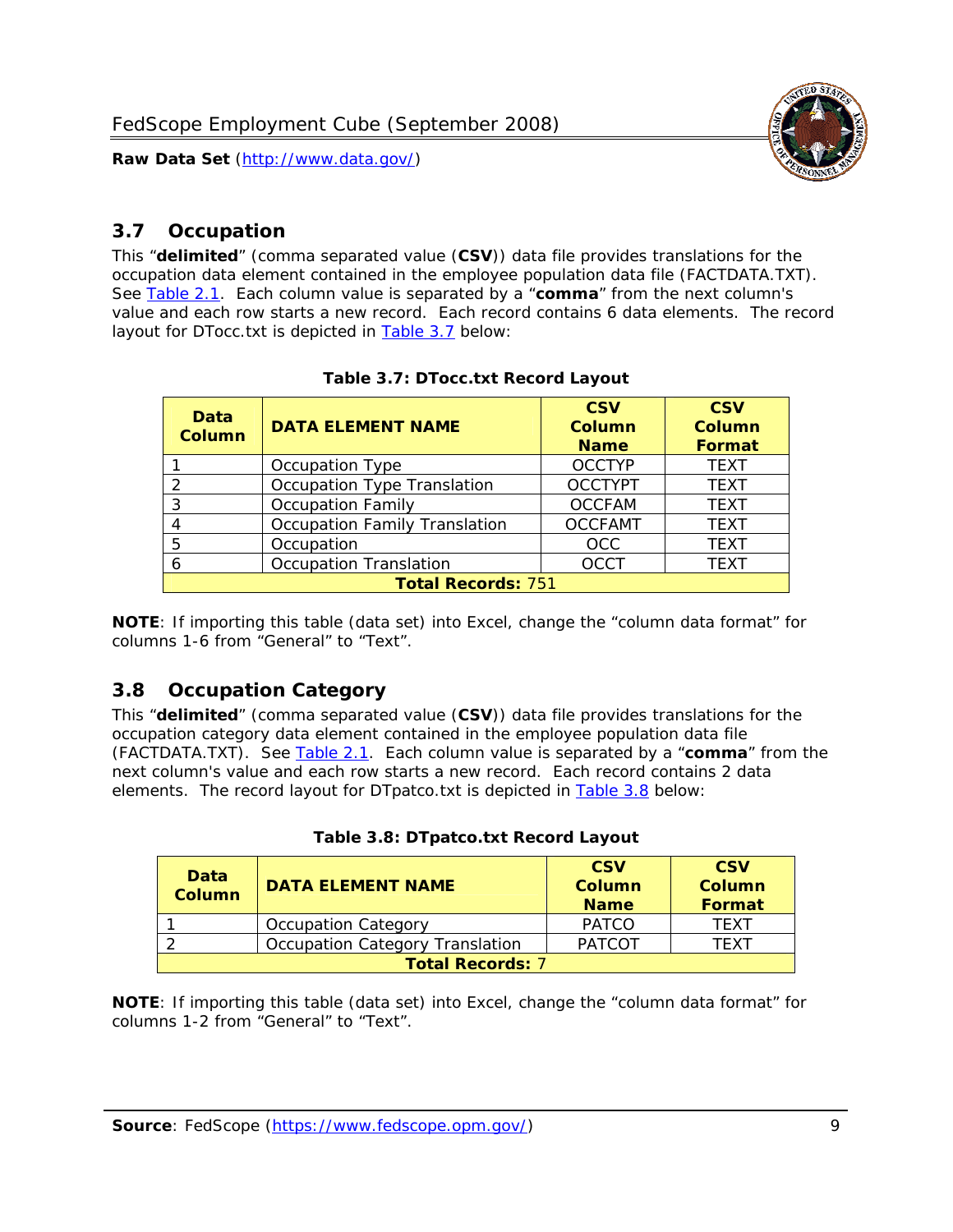

#### <span id="page-10-0"></span>*3.9 Pay Plan & Grade*

<span id="page-10-4"></span>This "**delimited**" (comma separated value (**CSV**)) data file provides translations for the pay plan & grade data element contained in the employee population data file (FACTDATA.TXT). See [Table 2.1](#page-4-1). Each column value is separated by a "**comma**" from the next column's value and each row starts a new record. Each record contains 7 data elements. The record layout for DTppgrd.txt is depicted in **Table 3.9** below:

<span id="page-10-2"></span>

| Data<br>Column              | <b>DATA ELEMENT NAME</b>   | <b>CSV</b><br>Column<br><b>Name</b> | <b>CSV</b><br>Column<br><b>Format</b> |  |
|-----------------------------|----------------------------|-------------------------------------|---------------------------------------|--|
|                             | Pay Plan Type              | <b>PPTYP</b>                        | <b>TEXT</b>                           |  |
| $\mathcal{P}$               | Pay Plan Type Translation  | <b>PPTYPT</b>                       | <b>TEXT</b>                           |  |
| 3                           | Pay Plan Group             | <b>PPGROUP</b>                      | <b>TEXT</b>                           |  |
|                             | Pay Plan Group Translation | <b>PPGROUPT</b>                     | <b>TEXT</b>                           |  |
| 5                           | Pay Plan                   | <b>PAYPLAN</b>                      | <b>TEXT</b>                           |  |
| 6                           | Pay Plan Translation       | PAYPLANT                            | <b>TEXT</b>                           |  |
|                             | Pay Plan & Grade           | <b>PPGRD</b>                        | <b>TEXT</b>                           |  |
| <b>Total Records: 1,094</b> |                            |                                     |                                       |  |

#### **Table 3.9: DTppgrd.txt Record Layout**

**NOTE**: If importing this table (data set) into Excel, change the "column data format" for columns 1-7 from "General" to "Text".

## <span id="page-10-1"></span>*3.10 Salary Level*

<span id="page-10-5"></span><span id="page-10-3"></span>This "**delimited**" (comma separated value (**CSV**)) data file provides translations for the salary level data element contained in the employee population data file (FACTDATA.TXT). See [Table 2.1](#page-4-1). Each column value is separated by a "**comma**" from the next column's value and each row starts a new record. Each record contains 2 data elements. The record layout for DTsallvl.txt is depicted in [Table 3.10](#page-10-5) below:

| <b>Data</b><br>Column    | <b>DATA ELEMENT NAME</b>        | <b>CSV</b><br>Column<br><b>Name</b> | <b>CSV</b><br>Column<br><b>Format</b> |
|--------------------------|---------------------------------|-------------------------------------|---------------------------------------|
|                          | Salary Level                    | <b>SALLVL</b>                       | TFXT                                  |
|                          | <b>Salary Level Translation</b> | SAI I VI T                          | TEXT                                  |
| <b>Total Records: 19</b> |                                 |                                     |                                       |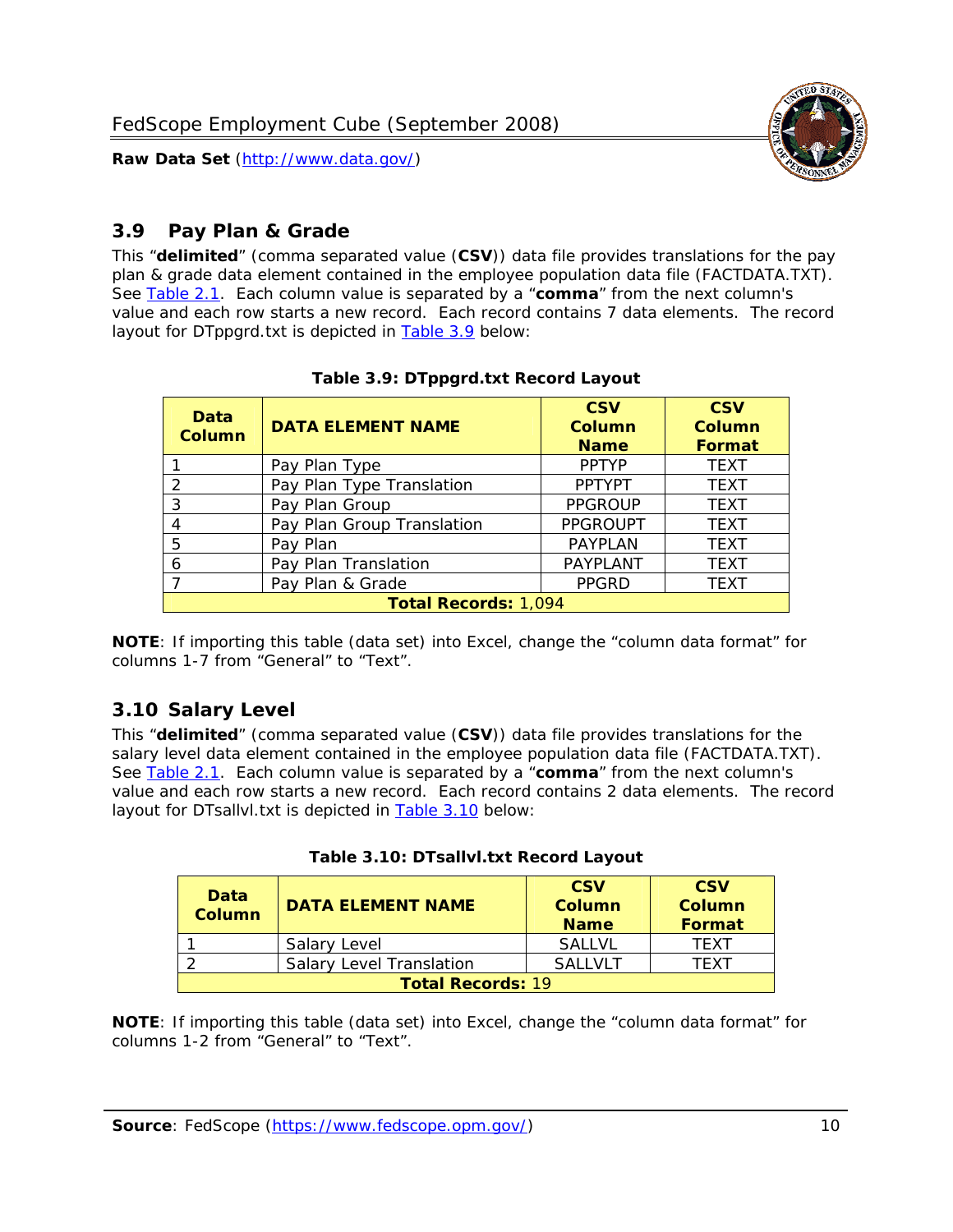

#### <span id="page-11-0"></span>*3.11 STEM Occupations*

<span id="page-11-4"></span>This "**delimited**" (comma separated value (**CSV**)) data file provides translations for the STEM occupations data element contained in the employee population data file (FACTDATA.TXT). See [Table 2.1](#page-4-1). Each column value is separated by a "**comma**" from the next column's value and each row starts a new record. Each record contains 6 data elements. The record layout for DTstemocc.txt is depicted in [Table 3.11](#page-11-4) below:

<span id="page-11-2"></span>

| <b>Data</b><br><b>Column</b> | <b>DATA ELEMENT NAME</b>                     | <b>CSV</b><br>Column<br><b>Name</b> | <b>CSV</b><br><b>Column</b><br><b>Format</b> |  |
|------------------------------|----------------------------------------------|-------------------------------------|----------------------------------------------|--|
|                              | <b>STEM Occupation Aggregate</b>             | <b>STEMAGG</b>                      | <b>TEXT</b>                                  |  |
|                              | <b>STEM Occupation Aggregate Translation</b> | <b>STEMAGGT</b>                     | <b>TEXT</b>                                  |  |
| 3                            | <b>STEM Occupation Type</b>                  | <b>STEMTYP</b>                      | <b>TEXT</b>                                  |  |
|                              | <b>STEM Occupation Type Translation</b>      | <b>STEMTYPT</b>                     | <b>TEXT</b>                                  |  |
| 5                            | <b>STEM Occupation</b>                       | <b>STEMOCC</b>                      | <b>TEXT</b>                                  |  |
|                              | <b>STEM Occupation Translation</b>           | <b>STEMOCCT</b>                     | <b>TEXT</b>                                  |  |
| <b>Total Records: 69</b>     |                                              |                                     |                                              |  |

#### **Table 3.11: DTstemocc.txt Record Layout**

**NOTE**: If importing this table (data set) into Excel, change the "column data format" for columns 1-6 from "General" to "Text".

# <span id="page-11-1"></span>*3.12 Supervisory Status*

This "**delimited**" (comma separated value (**CSV**)) data file provides translations for the supervisory status data element contained in the employee population data file (FACTDATA.TXT). See [Table 2.1](#page-4-1). Each column value is separated by a "**comma**" from the next column's value and each row starts a new record. Each record contains 4 data elements. The record layout for DTsuper.txt is depicted in [Table 3.12](#page-11-5) below:

<span id="page-11-5"></span><span id="page-11-3"></span>

| Data<br><b>Column</b>   | <b>DATA ELEMENT NAME</b>              | <b>CSV</b><br>Column<br><b>Name</b> | <b>CSV</b><br><b>Column</b><br>Format |  |
|-------------------------|---------------------------------------|-------------------------------------|---------------------------------------|--|
|                         | <b>Supervisory Status Type</b>        | <b>SUPFRTYP</b>                     | <b>TEXT</b>                           |  |
|                         | Supervisory Status Type Translation   | <b>SUPERTYPT</b>                    | <b>TEXT</b>                           |  |
|                         | <b>Supervisory Status</b>             | <b>SUPERVIS</b>                     | <b>TEXT</b>                           |  |
|                         | <b>Supervisory Status Translation</b> | <b>SUPERVIST</b>                    | <b>TEXT</b>                           |  |
| <b>Total Records: 7</b> |                                       |                                     |                                       |  |

|  | Table 3.12: DTsuper.txt Record Layout |  |
|--|---------------------------------------|--|
|--|---------------------------------------|--|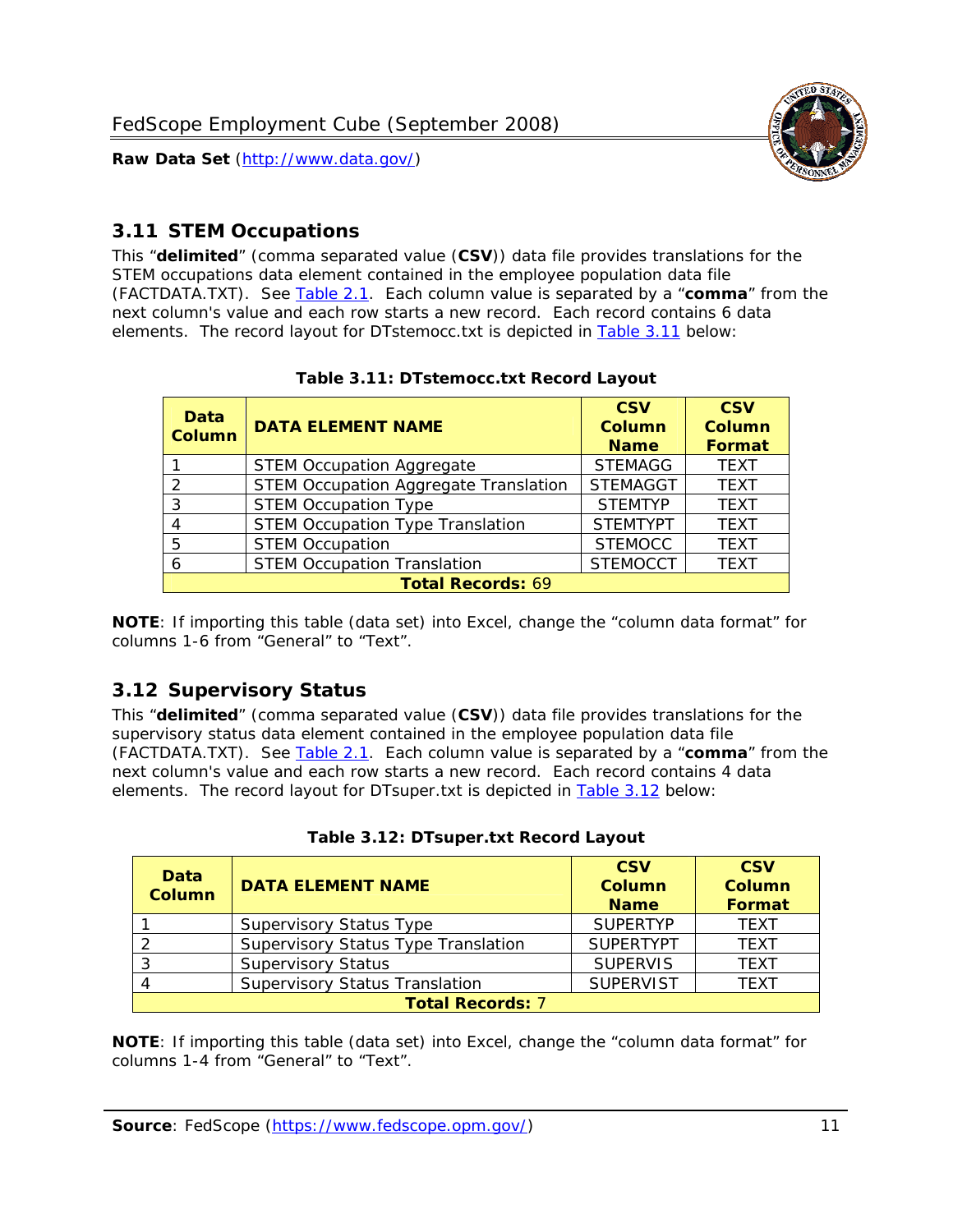

## <span id="page-12-0"></span>*3.13 Type of Appointment*

This "**delimited**" (comma separated value (**CSV**)) data file provides translations for the type of appointment data element contained in the employee population data file (FACTDATA.TXT). See [Table 2.1](#page-4-1). Each column value is separated by a "**comma**" from the next column's value and each row starts a new record. Each record contains 4 data elements. The record layout for DTtoa.txt is depicted in [Table 3.13](#page-12-4) below:

<span id="page-12-4"></span><span id="page-12-2"></span>

| Data<br><b>Column</b>    | <b>DATA ELEMENT NAME</b>             | <b>CSV</b><br><b>Column</b><br><b>Name</b> | <b>CSV</b><br><b>Column</b><br><b>Format</b> |  |
|--------------------------|--------------------------------------|--------------------------------------------|----------------------------------------------|--|
|                          | Type of Appointment Type             | <b>TOATYP</b>                              | <b>TEXT</b>                                  |  |
|                          | Type of Appointment Type Translation | <b>TOATYPT</b>                             | <b>TEXT</b>                                  |  |
|                          | Type of Appointment                  | TOA                                        | <b>TEXT</b>                                  |  |
|                          | Type of Appointment Translation      | <b>TOAT</b>                                | <b>TEXT</b>                                  |  |
| <b>Total Records: 21</b> |                                      |                                            |                                              |  |

#### **Table 3.13: DTtoa.txt Record Layout**

**NOTE**: If importing this table (data set) into Excel, change the "column data format" for columns 1-4 from "General" to "Text".

#### <span id="page-12-1"></span>*3.14 Work Schedule*

<span id="page-12-5"></span>This "**delimited**" (comma separated value (**CSV**)) data file provides translations for the work schedule data element contained in the employee population data file (FACTDATA.TXT). See [Table 2.1](#page-4-1). Each column value is separated by a "**comma**" from the next column's value and each row starts a new record. Each record contains 4 data elements. The record layout for DTwrksch.txt is depicted in [Table 3.14](#page-12-5) below:

<span id="page-12-3"></span>

| Data<br><b>Column</b>    | <b>DATA ELEMENT NAME</b>       | <b>CSV</b><br>Column<br><b>Name</b> | <b>CSV</b><br><b>Column</b><br><b>Format</b> |  |
|--------------------------|--------------------------------|-------------------------------------|----------------------------------------------|--|
|                          | Work Schedule Type             | <b>WSTYP</b>                        | <b>TEXT</b>                                  |  |
|                          | Work Schedule Type Translation | <b>WSTYPT</b>                       | <b>TFXT</b>                                  |  |
| 3                        | Work Schedule                  | <b>WORKSCH</b>                      | <b>TFXT</b>                                  |  |
|                          | Work Schedule Translation      | <b>WORKSCHT</b>                     | <b>TFXT</b>                                  |  |
| <b>Total Records: 12</b> |                                |                                     |                                              |  |

|  | Table 3.14: DTwrksch.txt Record Layout |  |
|--|----------------------------------------|--|
|  |                                        |  |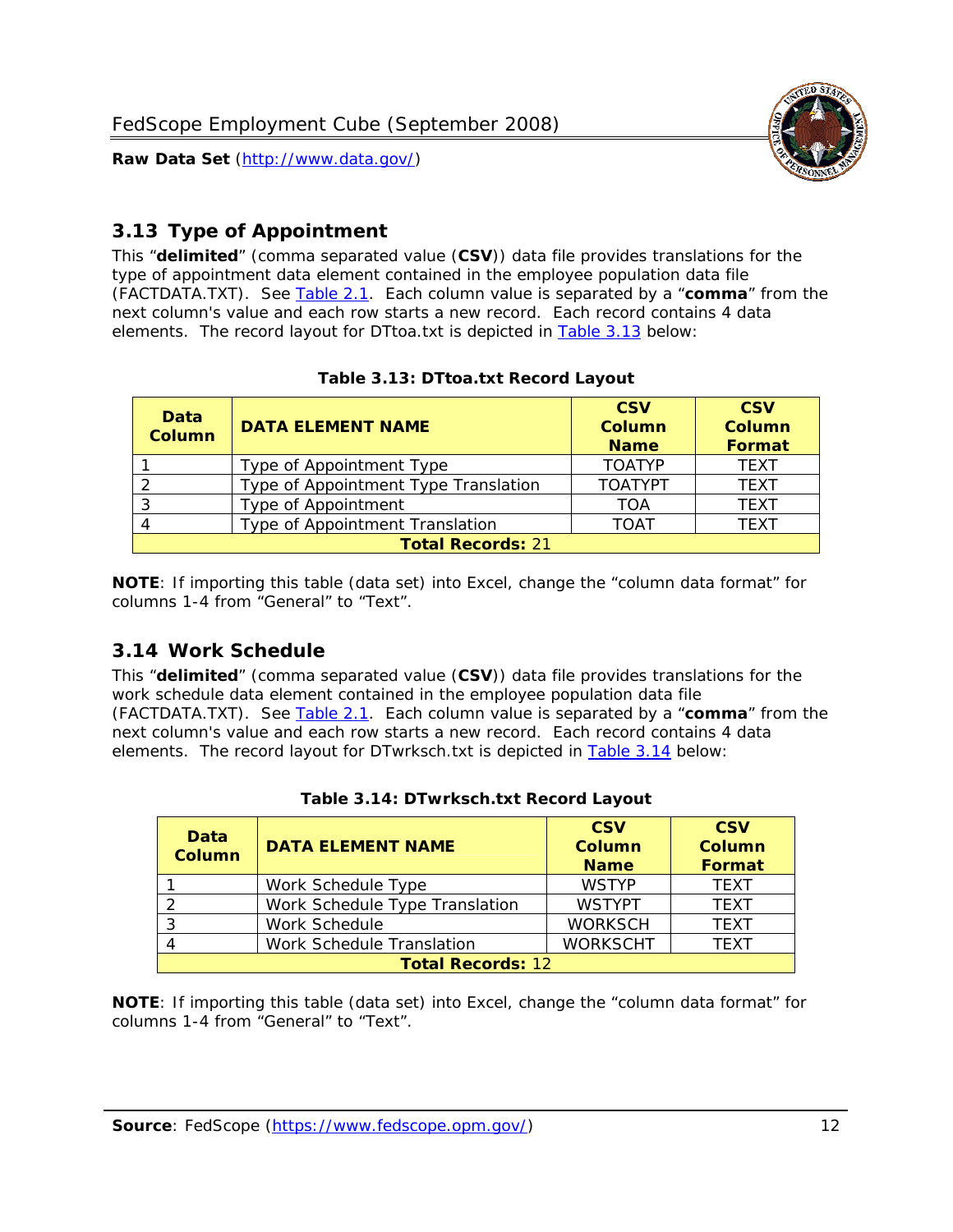

#### <span id="page-13-0"></span>*3.15 Work Status*

<span id="page-13-4"></span><span id="page-13-2"></span>This "**delimited**" (comma separated value (**CSV**)) data file provides translations for the work status data element contained in the employee population data file (FACTDATA.TXT). See [Table 2.1](#page-4-1). Each column value is separated by a "**comma**" from the next column's value and each row starts a new record. Each record contains 2 data elements. The record layout for DTwkstat.txt is depicted in [Table 3.15](#page-13-4) below:

| Data<br><b>Column</b>   | <b>DATA ELEMENT NAME</b>       | <b>CSV</b><br>Column<br><b>Name</b> | <b>CSV</b><br>Column<br><b>Format</b> |
|-------------------------|--------------------------------|-------------------------------------|---------------------------------------|
|                         | <b>Work Status</b>             | <b>WORKSTAT</b>                     | TFXT                                  |
|                         | <b>Work Status Translation</b> | <b>WORKSTATT</b>                    | TFXT                                  |
| <b>Total Records: 2</b> |                                |                                     |                                       |

#### **Table 3.15: DTwkstat.txt Record Layout**

**NOTE**: If importing this table (data set) into Excel, change the "column data format" for columns 1-2 from "General" to "Text".

#### <span id="page-13-1"></span>*3.16 Date*

<span id="page-13-5"></span><span id="page-13-3"></span>This "**delimited**" (comma separated value (**CSV**)) data file provides translations for the status file month date data element contained in the employee population data file (FACTDATA.TXT). See [Table 2.1](#page-4-1). Each column value is separated by a "**comma**" from the next column's value and each row starts a new record. Each record contains 2 data elements. The record layout for DTdate.txt is depicted in [Table 3.16](#page-13-5) below:

| Data<br><b>Column</b>   | <b>DATA FI FMFNT NAMF</b> | <b>CSV</b><br>Column<br><b>Name</b> | <b>CSV</b><br>Column<br>Format |
|-------------------------|---------------------------|-------------------------------------|--------------------------------|
|                         | File Date                 | <b>DATECODE</b>                     | TFXT                           |
|                         | File Date Translation     | <b>DATECODET</b>                    | TFXT                           |
| <b>Total Records: 1</b> |                           |                                     |                                |

| Table 3.16: DTdate.txt Record Layout |  |
|--------------------------------------|--|
|--------------------------------------|--|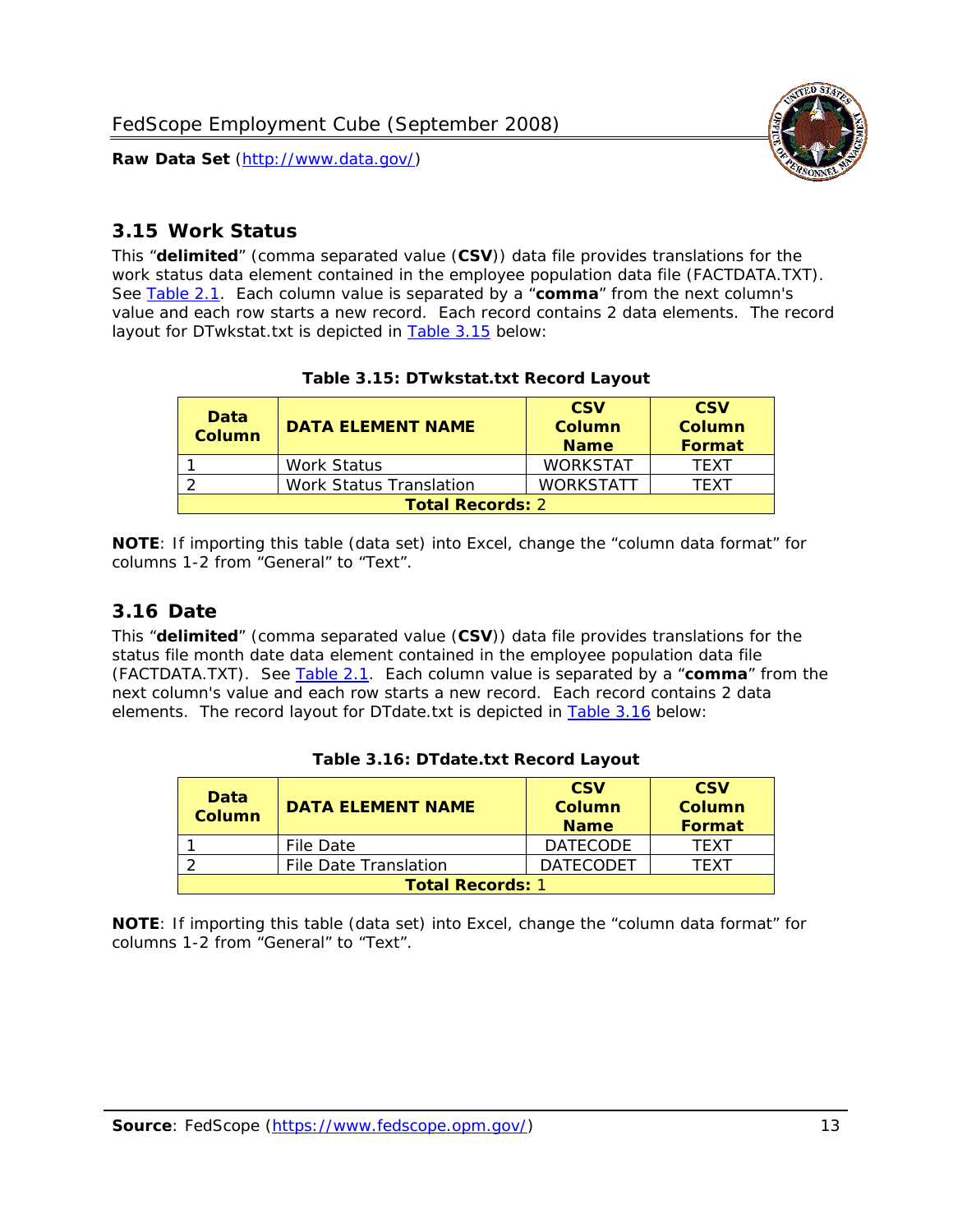

### <span id="page-14-0"></span>*3.17 Employment*

There is no translation file for this data element. Every record in the employee population data file (FACTDATA.TXT) contains a value of "1" for this field. See Chapter [4.17](#page-16-8) for definition of **Employment**.

#### <span id="page-14-1"></span>*3.18 Average Salary*

There is no translation file for this data element. See Chapter [4.18](#page-17-1) for definition of [Average](#page-17-1) [Salary](#page-17-1) [Average Salary.](#page-17-1)

#### <span id="page-14-2"></span>*3.19 Average Length of Service*

There is no translation file for this data element. See Chapter [4.19](#page-17-2) for definition of [Average](#page-17-2) Length of Service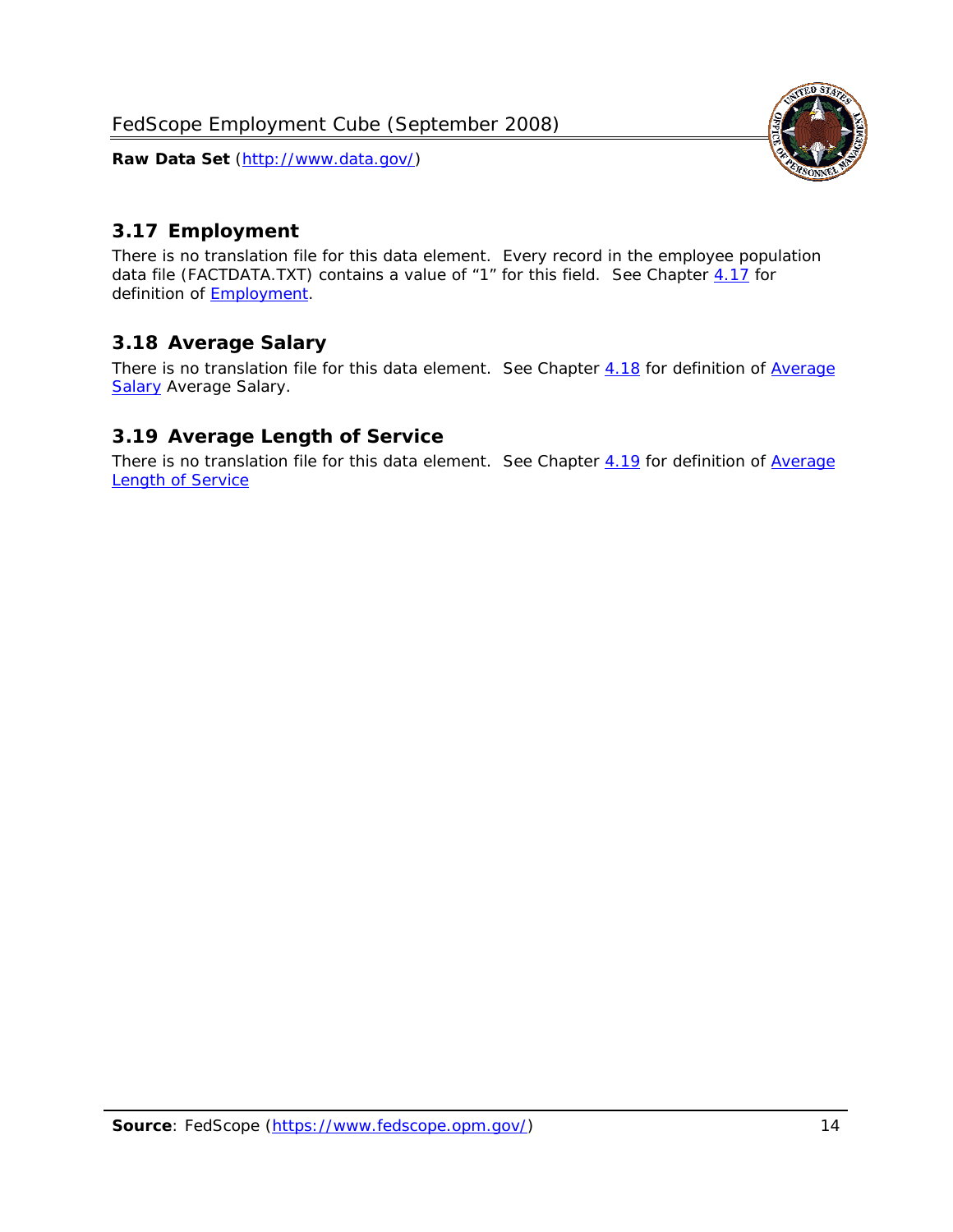

# <span id="page-15-0"></span>**4 DATA DEFINITIONS**

#### <span id="page-15-1"></span>*4.1 Agency*

The employing organization.

#### <span id="page-15-2"></span>*4.2 Location*

The official duty station of an employee. Locations in the United States are defined in terms of states. Locations outside the United States are defined in terms of countries and U.S. territories.

#### <span id="page-15-3"></span>*4.3 Age*

An employee's age. Age is displayed in five-year intervals, except for an initial interval of less than 20 years and a final interval of 65 years or more.

#### <span id="page-15-4"></span>*4.4 Education Level*

The extent of an employee's educational attainment from an accredited institution.

#### <span id="page-15-5"></span>*4.5 General Schedule & Equivalent Grade*

The General Schedule grade for pay plans in the General Schedule and Equivalent pay plan category (See [Pay Plan & Grade](#page-16-0)).

#### <span id="page-15-6"></span>*4.6 Length of Service*

The number of years of Federal civilian employment, creditable military service, and other service made creditable by specific legislation. Length of service is grouped by five-year intervals, except for:

- a. the initial intervals of less than 1 year, 1-2 years, and 3-4 years and
- b. the final interval of 35 years or more.

#### <span id="page-15-7"></span>*4.7 Occupation*

An employee's occupation as defined by the Office of Personnel Management (OPM).

#### <span id="page-15-8"></span>*4.8 Occupation Category*

Occupational categories are defined by the educational requirements of the occupation and the subject matter and level of difficulty or responsibility of the work.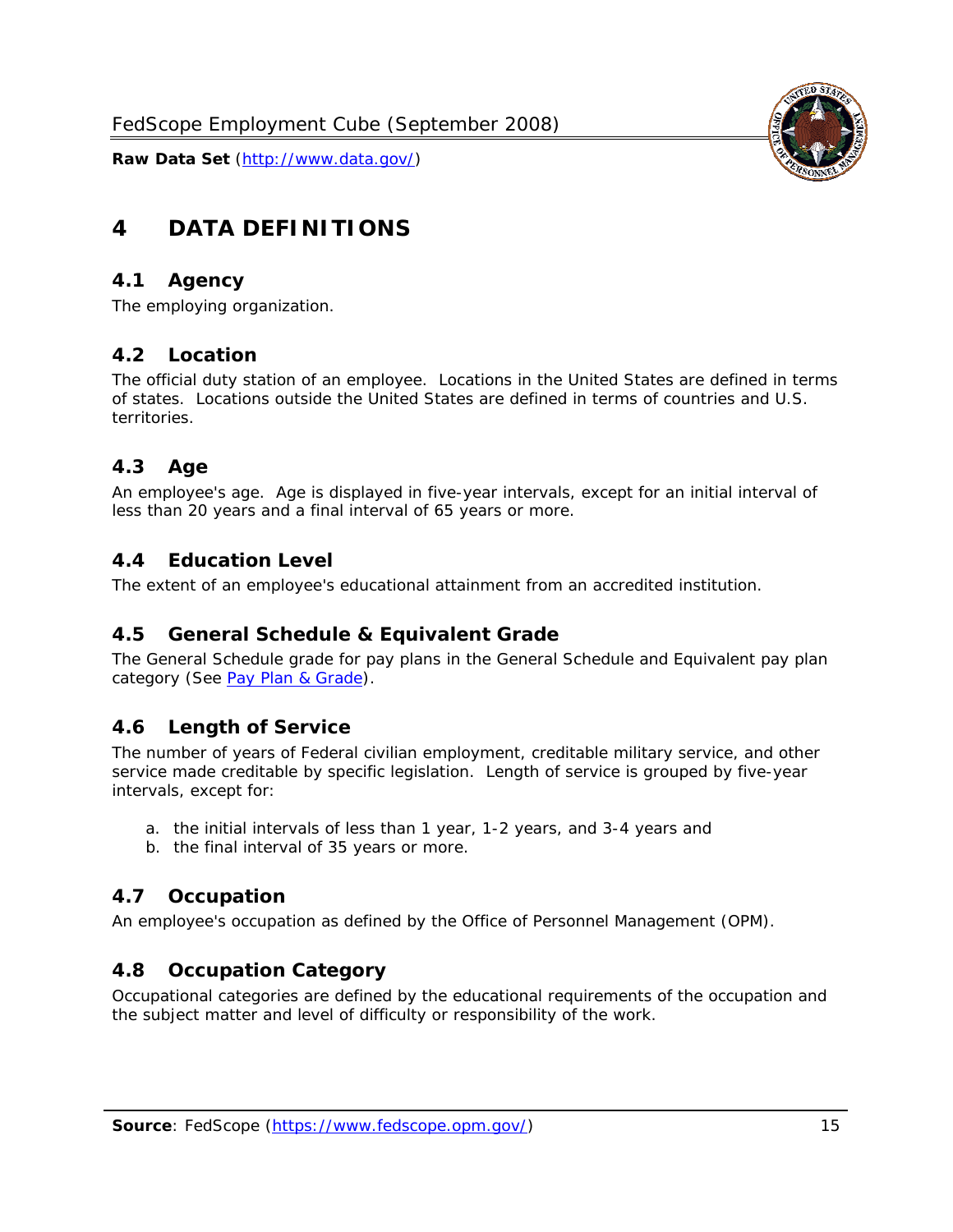<span id="page-16-0"></span>

The pay system and, where applicable, the grade used to determine an employee's basic pay rate. Grade denotes a hierarchical position in a pay plan and is sometimes referred to as level, class, rank, or pay band.

# <span id="page-16-1"></span>*4.10 Salary Level*

An employee's adjusted basic pay, which is an annualized rate of pay. Adjusted basic pay is the sum of an employee's rate of basic pay plus any locality comparability payment and/or special pay adjustment for law enforcement officers. Salaries are grouped by \$10,000 intervals, except for an initial interval of less than \$20,000 and a final interval of \$180,000 or more.

An employee's actual earnings may be more or less than the annualized rate because of factors such as overtime, shift differentials, less than full time work, or leave without pay.

## <span id="page-16-2"></span>*4.11 STEM Occupations*

Listing of occupations grouped into the following four occupational series:

- 1. **S**cience
- 2. **T**echnology
- 3. **E**ngineering
- 4. **M**athematics

#### <span id="page-16-3"></span>*4.12 Supervisory Status*

The nature of managerial, supervisory, or non-supervisory responsibility assigned to an employee's position.

#### <span id="page-16-4"></span>*4.13 Type of Appointment*

An employee's appointment in terms of permanence and competitiveness.

#### <span id="page-16-5"></span>*4.14 Work Schedule*

The time basis on which an employee is scheduled to work.

#### <span id="page-16-6"></span>*4.15 Work Status*

A combination of Type of Appointment and Work Schedule data elements. The Work Status data element is limited to "Non-Seasonal Full Time Permanent" and "Other Employees".

#### <span id="page-16-7"></span>*4.16 Date*

<span id="page-16-8"></span>The file date (e.g. September 2008 represented by 200809).

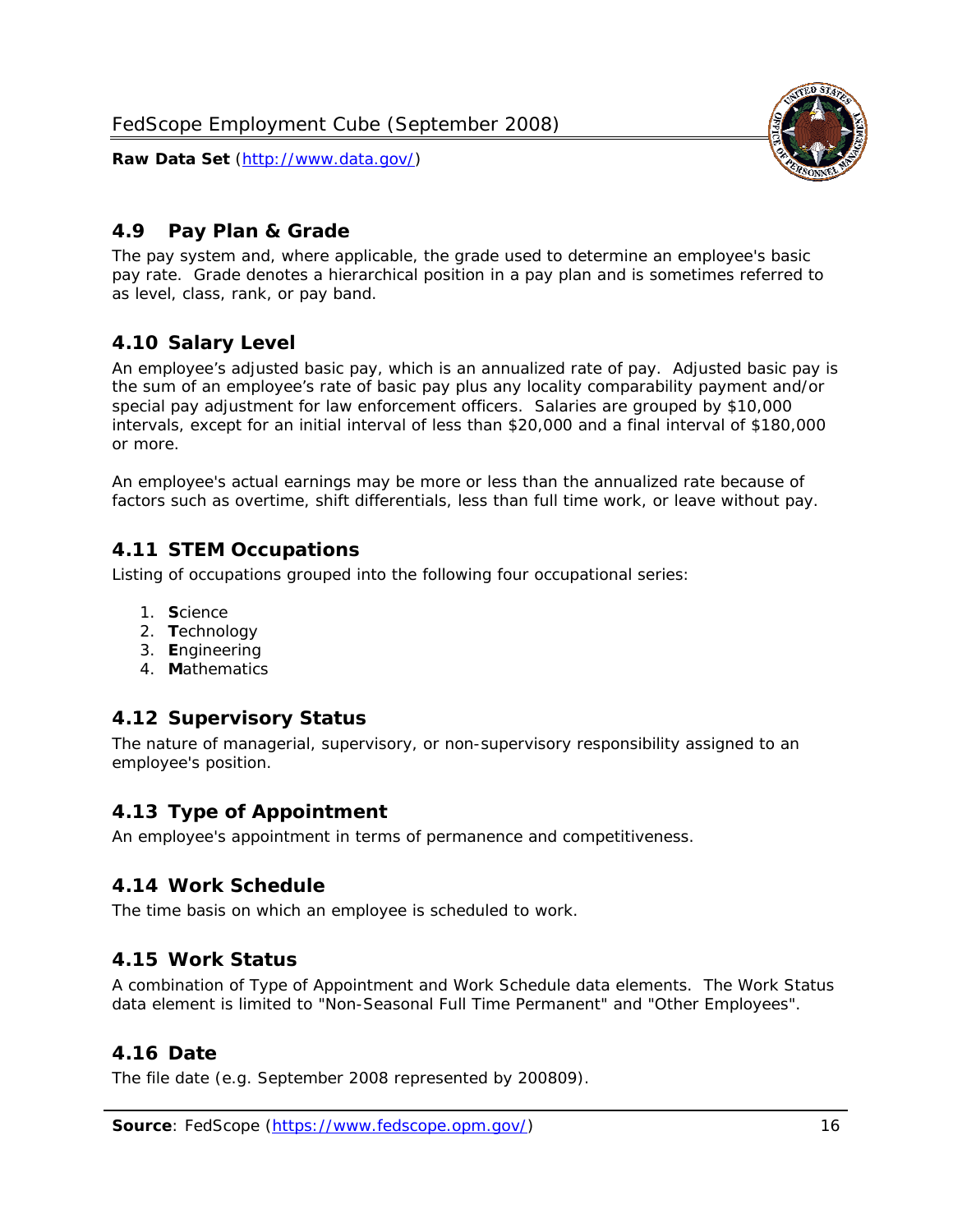

### <span id="page-17-0"></span>*4.17 Employment*

A measure representing the number of employees in pay status at the end of the quarter (or end of the pay period prior to the end of the quarter).

#### <span id="page-17-1"></span>*4.18 Average Salary*

A measure representing the average adjusted basic pay, an annualized rate of pay. Adjusted basic pay is the sum of an employee's rate of basic pay and any locality comparability payment and/or special pay adjustment for law enforcement officers.

An employee's actual earnings may be more or less than the annualized rate because of factors such as overtime, shift differentials, less than full time work, or leave without pay.

Invalid salary values are excluded from the average. A large number of invalid values could invalidate the average. To obtain counts of invalid values, display the data using the Salary Level dimension (See [Salary Level\)](#page-16-1).

#### <span id="page-17-2"></span>*4.19 Average Length of Service*

A measure representing the average number of years of Federal civilian employment and creditable military service.

Invalid values are excluded from the average. A large number of invalid values could invalidate the average. To obtain counts of invalid values, display the data using the Length of Service dimension (See [Length of Service](#page-15-6)).